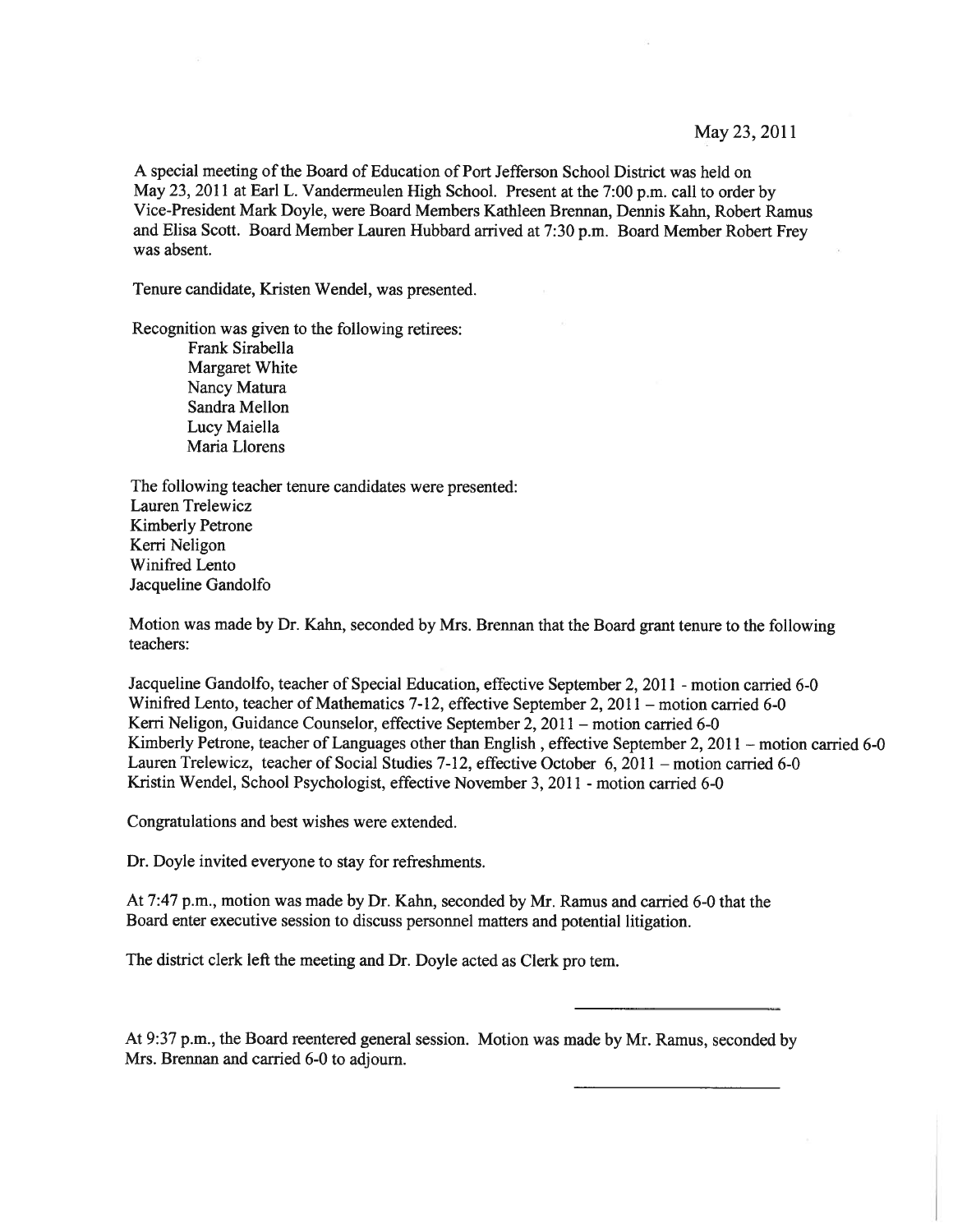May 10, 2011

The annual budget hearing and regular monthly business meeting of the Board of Education of Port Jefferson Union Free School District was held on May 10, 2011 at Edna Louise Spear Elementary School. Present at the 7:10 p.m. call to order by Vice-President Mark Doyle, were Board Members Kathleen Brennan, Lauren Hubbard, Dennis Kahn and Robert Ramus, Superintendent of Schools, Max Riley, and District Clerk Janice Baisley. Board President Robert Frey and Board Member Elisa Scott were absent.

The District Clerk reviewed the following:

Voter Qualifications:

- 1) a citizen of the United States
- 2) eighteen years of age or older
- 3) <sup>a</sup> resident within the school district for <sup>a</sup> period of 30 days next preceding the meeting at which the individual is to vote

Voting Procedures:

- Voting will be by machine on Tuesday, May 17, 2011 from 6:00 a.m. to 9:00 p.m., in the cafeteria at Earl L. Vandermeulen High School.
- Applications for absentee ballots are available from the District Clerk.
- No electioneering will be permitted within 100 feet of the polling place.

# Ballot Information:

Proposition 1: Shall the annual budget of the Port Jefferson School District for the school year 2011-<sup>2012</sup> in the sum of \$37,354,521; as propose<sup>d</sup> by the Board of Education with the requisite portion thereof to be raised by taxation on the taxable property of the District, as required by law, be adopted?

Board Candidates: Two seats are to be filled, each for 3 year terms, July 1, 2011- June 30, 2014. There are three candidates running. The candidates as they will appear on the ballot from left to right are:

Isak Prohovnik Robert J. Ramus James Laffey

Assistant Superintendent for Business reviewed the 2011-2012 proposed budget. A question and answer period followed.

At 7:40 p.m., motion was made by Mrs. Brennan, seconded by Dr. Hubbard and carried 5-0 to adjourn the budget hearing and commence the regular monthly business meeting.

Motion was by Mrs. Brennan, seconded by Dr. Hubbard, and carried 5-0 that the Board approve the minutes of the following meetings:

Special Meeting Work Session held April 5, 2011 Regular Meeting held April 12, 2011 Special Meeting held April 14, 2011 Special Meeting held April 15, 2011 Special Meeting Work Session held April 26, 2011 Special Meeting held April 27, 2011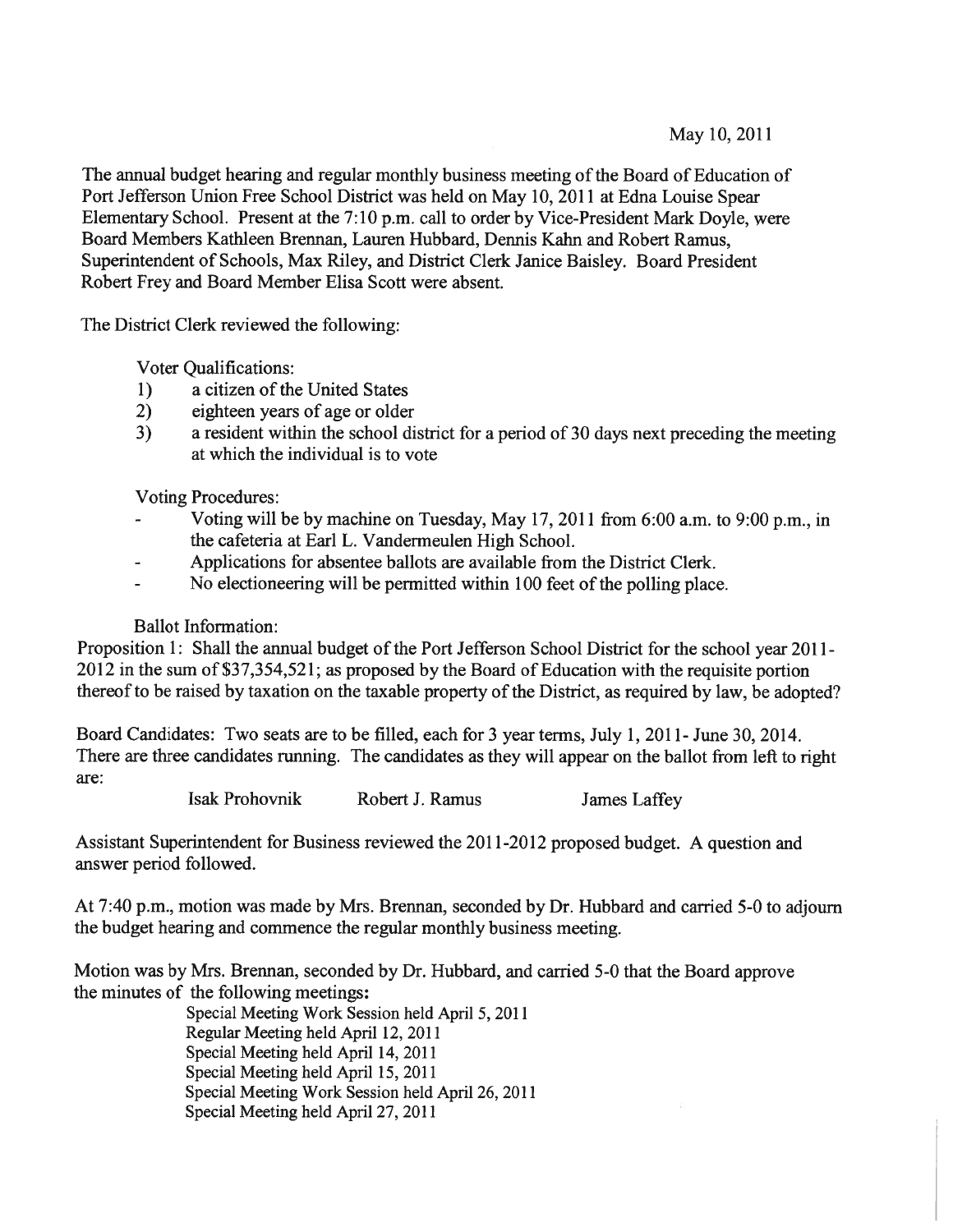Dr. Doyle announced the open forum.

### F. Feinstein

- Elementary School Spanish Program
- AP scores senior year
- survey to college freshmen

#### L. Steiner

- prom insurance
- requested results of investigation of \$60,000
- S. Rescia
	- Latin competition
- N. Abelson
	- college survey

# REPORTS

Student representative, Matthew Strauss, reported on high school/middle school activities.

Vice-President, Mark Doyle, extended best wishes to Dr. Riley on his retirement.

The following committee reports were given:

### Dr. Kahn — LIPA update

Mr. Ramus — Budget Advisory to meet regarding 3-5 year financial planning

Dr. Hubbard — Facilities: A proposed administrative regulation and fee schedule for use of facilities was distributed. Discussion ensued. It was concluded that feedback from organizations using the facilities should be acquired; and, that the categories listed needed to be more defined. Dr. Hubbard asked ifthe Facilities Committee should look into the recent filing by the Commissioner on busing. Discussion ensued regarding number of students using buses. Motion was made by Dr. Hubbard, carried by Mr. Ramus and carried 5-0 that the Director of Transportation prepare <sup>a</sup> repor<sup>t</sup> on bus usage district-wide.

Dr. Doyle reminded committee chairs that end-of-the-year committee reports are due at the June meeting and they should include recommendations for the next year.

# CONSENT AGENDA

Personnel resolutions numbered 1-8 on the May 10, <sup>2011</sup> Consent Agenda were presented. Mrs. Brennan asked the resolutions numbered 4 and 7 be moved to executive session for discussion. Dr. Doyle advised of the correct name spelling in resolution 3. Motion was made by Dr. Hubbard, seconded by Mrs. Brennan, and carried 5-0 that the Board approve Personnel resolutions numbered 1, 2, 3, 5, 6 and 8.

Finance resolutions numbered 1-4 on the May 10, <sup>2011</sup> Consent Agenda were presented. Motion was made by Mrs. Brennan, seconded by Mr. Ramus and carried 5-0 that the Board approve Finance resolutions numbered 1-4.

Education resolution numbered <sup>1</sup> on the May 10, <sup>2011</sup> Consent Agenda was presented. Motion was made by Dr. Hubbard, seconded by Mr. Ramus and carried 5-0 that the Board approve Education resolution numbered 1.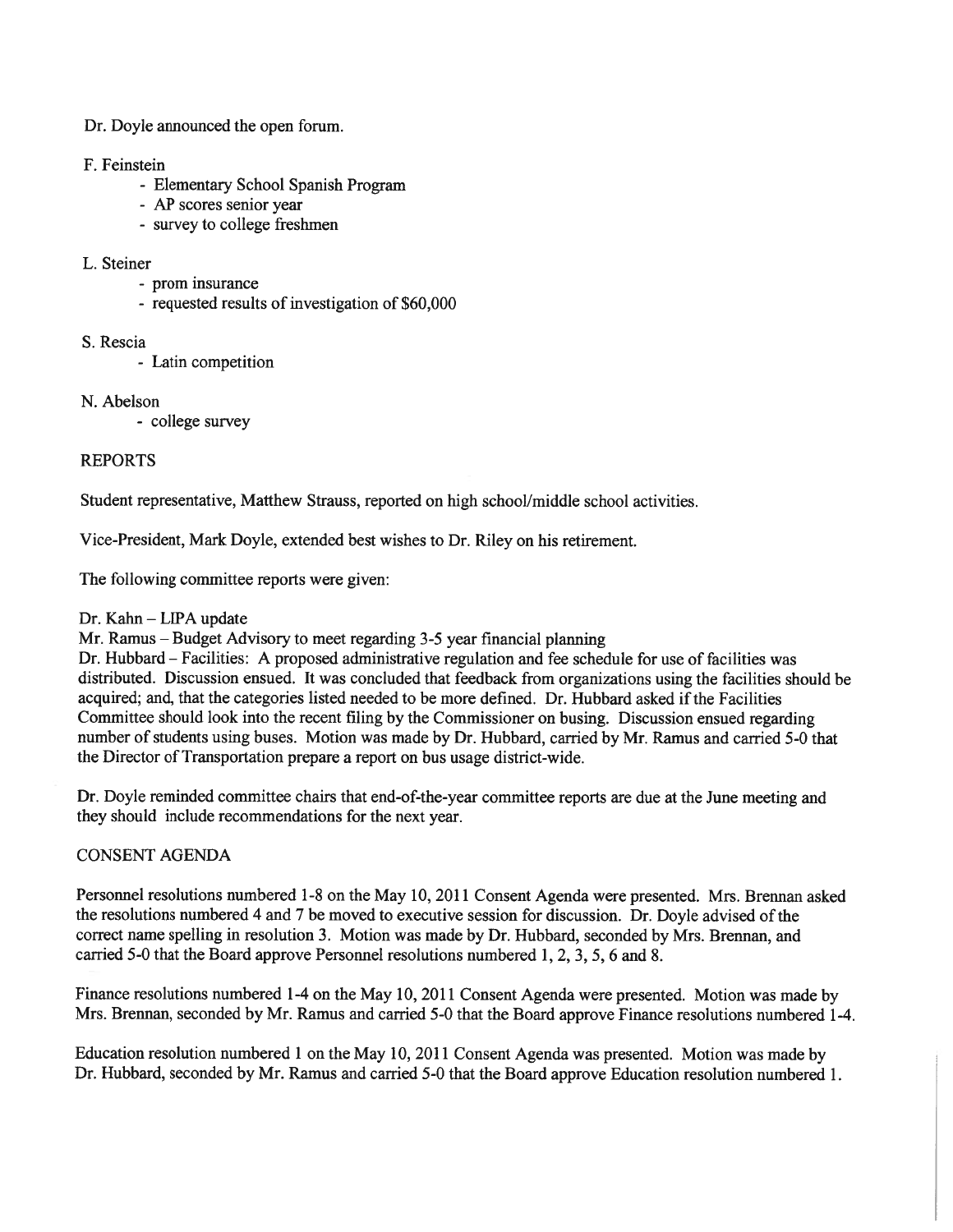### NEW BUSiNESS

Policy 9210.2, Non-Administrative Confidential Employees, revisions were presented for <sup>a</sup> first reading. Discussion. Motion was made by Dr. Hubbard, seconded by Mr. Ramus and carried 5-0 that the proposed revisions were contingent upon executive session discussion of personnel resolutions numbered 4 and 7.

Policy 8130.1, Disaster Recovery Plan, was presented for <sup>a</sup> first reading. Motion was made by Dr. Hubbard, seconded by Mrs. Brennan and carried 5-0 to accep<sup>t</sup> the policy as <sup>a</sup> first reading.

Dr. Doyle announced the second open forum.

C. Famularo

- use of facilities fee schedule
- K. Sullivan
	- use of facilities fee schedule

C. Sciarra

- art program

At 9:03 p.m., motion was made by Mr. Ramus, seconded by Mrs. Brennan and carried 5-0 to enter executive session to discuss potential litigation and personnel matters.

Dr. Doyle suggested that Dr. Bossert join the Board in executive session. Motion was made by Mr. Ramus, seconded by Dr. Hubbard and earned 5-0 in favor of Dr. Bossert attending executive session.

The district clerk left the meeting and Dr. Doyle acted as Clerk pro tem.

Dr. Hubbard left the meeting at 10:00 p.m.

At 11:44 p.m., the Board reentered general session.

Motion was made by Dr. Kahn, seconded by Mrs. Brennan and carried 4-0 that personnel resolutions numbered 4 and 7 be tabled to the June meeting.

Motion was made by Mr. Ramus, seconded by Mrs. Brennan and carried 4-0 that policy 9210.2, presented for <sup>a</sup> first reading, be tabled.

At 11:47 p.m., motion was made by Mrs. Brennan, seconded by Dr. Kahn and carried 4-0 to adjourn.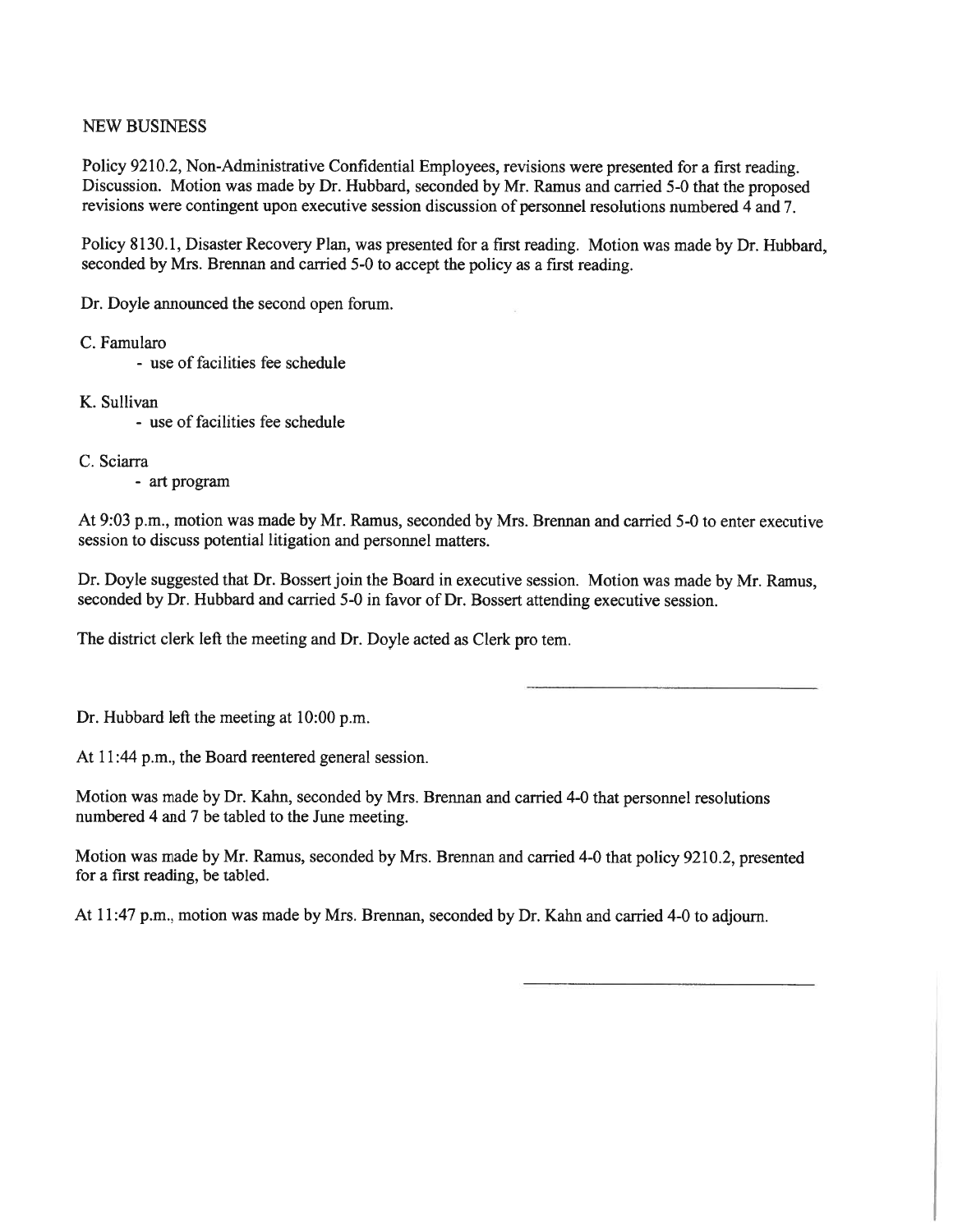## CONSENT AGENDA May 10, 2011

#### A. Personnel

1. Appointment — Substitutes

The Board approves the appointment of the following substitute for the 2010-2011 school year:

Patricia Bennett-Leute Teaching Assistant, Teacher Aide

2. Summer Music Camp.

The Board approves the appointment of the following staff for the 2011 Summer Music Camp, in accordance with the negotiated agreemen<sup>t</sup> with the Port Jefferson Teachers Association:

> Kate Bernius Nicole Bleistein George Gilkosas

3. Volunteer Coach

The Board approves the following coaching appointment for the 2010-2011 school year:

David Okst Volunteer Assistant Track Coach

4. District Treasurer Position

The Board abolishes the full-time position of District Treasurer effective June 1, 2011; and designates same as <sup>a</sup> stipend position in the amount of \$8,500 per annum, with no additional benefits.

5. Rescission of Appointment — Substitute Treasurer

The Board rescinds the appointment of the Superintendent of Schools Max Riley as Substitute Treasurer for the 2010-2011 school year, effective May 11, 2011 through May 31, 2011.

6. Appointment — Substitute Treasurer

The Board appoints Sandra Mellon as Substitute Treasurer for the period May 11, 2011 through June 15, 2011, at the rate of \$23.53 per hour, not to exceed 60 hours.

7. Appointment — District Treasurer

The Board appoints Lorraine Dunkel as District Treasurer effective June 1, 2011 through the remainder of the  $2010-2011$  school year, in the amount of \$8,500 per annum, pro-rated for the period June 1, 2011 through June 30, 2011.